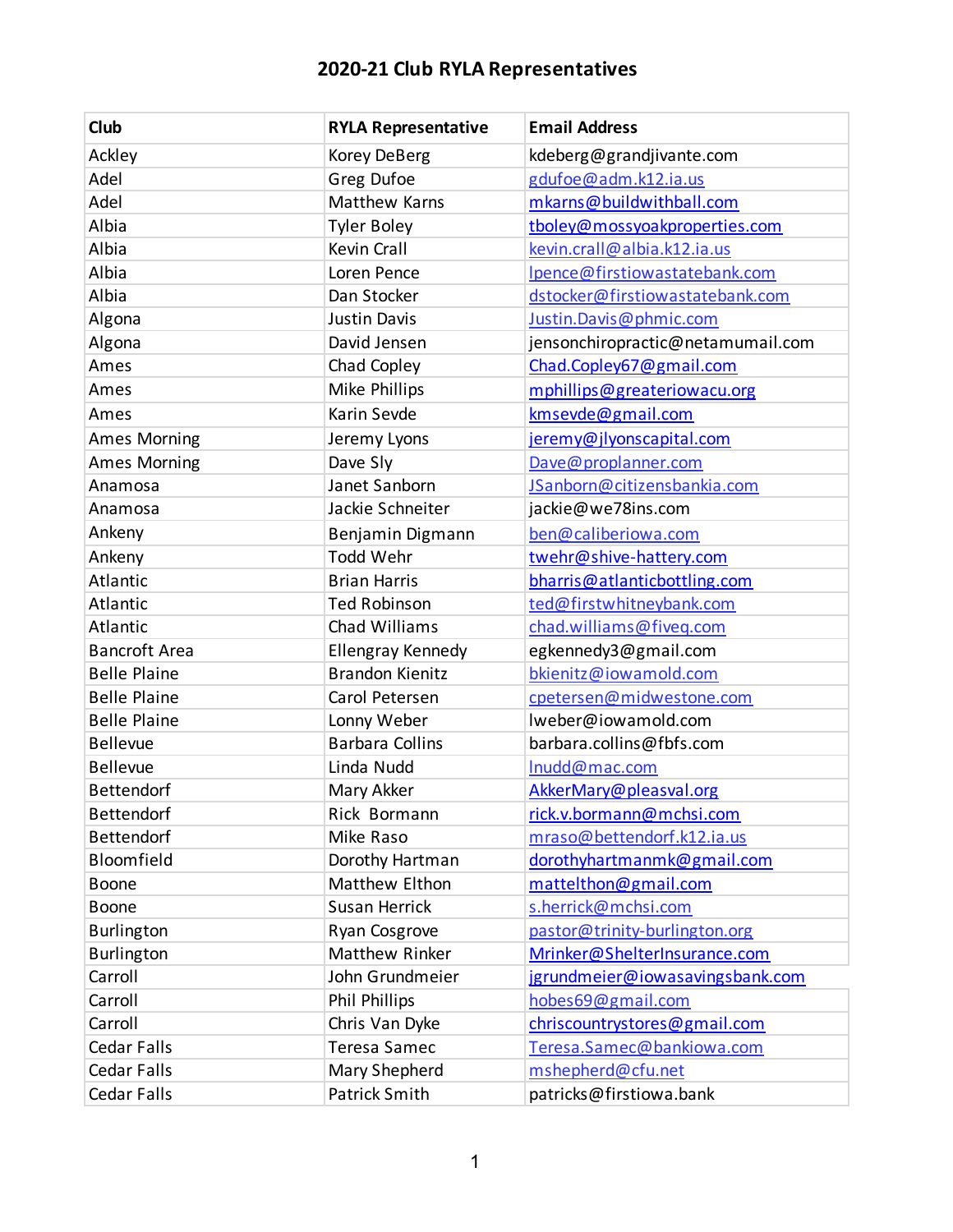| Club                      | <b>RYLA Representative</b> | <b>Email Address</b>               |
|---------------------------|----------------------------|------------------------------------|
| Cedar Rapids              | Chris Cosby                | crdowntownrotary@gmail.com         |
| Cedar Rapids              | <b>Kimm Harris</b>         | kimm-harris@uiowa.edu              |
| Cedar Rapids              | Amber Jedlicka             | ajedlicka@methwick.org             |
| Cedar Rapids              | Kyle Kunz                  | kkunz@honkamp.com                  |
| Cedar Rapids Daybreak     | <b>Brian Globokar</b>      | Brian Globokar@hillsbank.com       |
| Cedar Rapids Daybreak     | <b>Brad Marcus</b>         | bradley.marcus@usbank.com          |
| Cedar Rapids Sunrise      | Mary Schell                | mary.schell.53@gmail.com           |
| Cedar Rapids West         | Lawrence Kudej             | ldkudej@aol.com                    |
| Cedar Rapids West         | Dave Kutter                | dakutter@imonmail.com              |
| Cedar Rapids West         | Jane Schlegel              | jschlegelhome@gmail.com            |
| Cedar Valley              | Cynthia Gitta              | cynthia@jgitta.com                 |
| Cedar Valley              | Wendy Knapp                | wknapp@gmail.com                   |
| Centerville               | Amber Hoffman              | amberjulihoffman@gmail.com         |
| Centerville               | Kristen Sheston            | ksheston@ccb-inc.net               |
| Chariton                  | <b>Bill Baer</b>           | bbaer@iowatelecom.net              |
| Chariton                  | Karen Wilker               | karenw@c1stcreditunion.com         |
| Charles City              | Dean Stewart               | Dean@stewartrealtysells.com        |
| Charles City              | Ann Troge                  | anniet@mediacombb.net              |
| Clarion                   | Jon Ahrendsen              | jonahr@mchsi.com                   |
| Clarion                   | <b>Brooke Nerlien</b>      | brooke.nerlien@iaspecialty.com     |
| Clear Lake                | <b>Jody Hamilton</b>       | jmeyer511@yahoo.com                |
| Clear Lake                | Mark Tesar                 | mtesar@cltel.net                   |
| Clinton                   | Shannon Sander-Welzien     | ed@ywcaclinton.org                 |
| Clinton                   | Peggy Sellnau              | director@bbbsclinton.org           |
| Coon Rapids               | Gavin Cretsinger           | gavin@heritageinsgroup.com         |
| Coon Rapids               | Jon Heydon                 | jon.heydon@gmail.com               |
| Coralville-North Corridor | Vicki Struzynski-Olson     | vstruzynski@hotmail.com            |
| Coralville-North Corridor | Melissa Tiedemann          | tiedemannmelissa@stanleygroup.com  |
| Corning                   | Stephen Gruba              | mdgruba@mediacombb.net             |
| Corning                   | Jayne Templeton            | jayne@miltnerinsurance.com         |
| Corydon                   | Les Blackford              | Idb@Idbvideo.com                   |
| Corydon                   | Matthew Clayton            | claytonplumbheat@hotmail.com       |
| Corydon                   | Susie DeVore               | isamoe@grm.net                     |
| Creston                   | <b>Barb Crittenden</b>     | crittenden@swcciowa.edu            |
| Creston                   | Randy Huewe                | rhuewe@fnbcreston.com              |
| Creston                   | Deron Stender              | dstender@crestonschools.org        |
| Dallas Center             | Mary Ireland               | mary.ireland@rehabvisions.com      |
| Dallas Center             | Tyler Lyon                 | TLyon@raccoonvalleybank.com        |
| Davenport                 | Andy Craig                 | andy.craig@assumptionhigh.org      |
| Davenport                 | Jackie Holm                | JKDH88@gmail.com                   |
| Decatur County            | <b>Beth Saxton</b>         | beth.saxton@functionalproteins.com |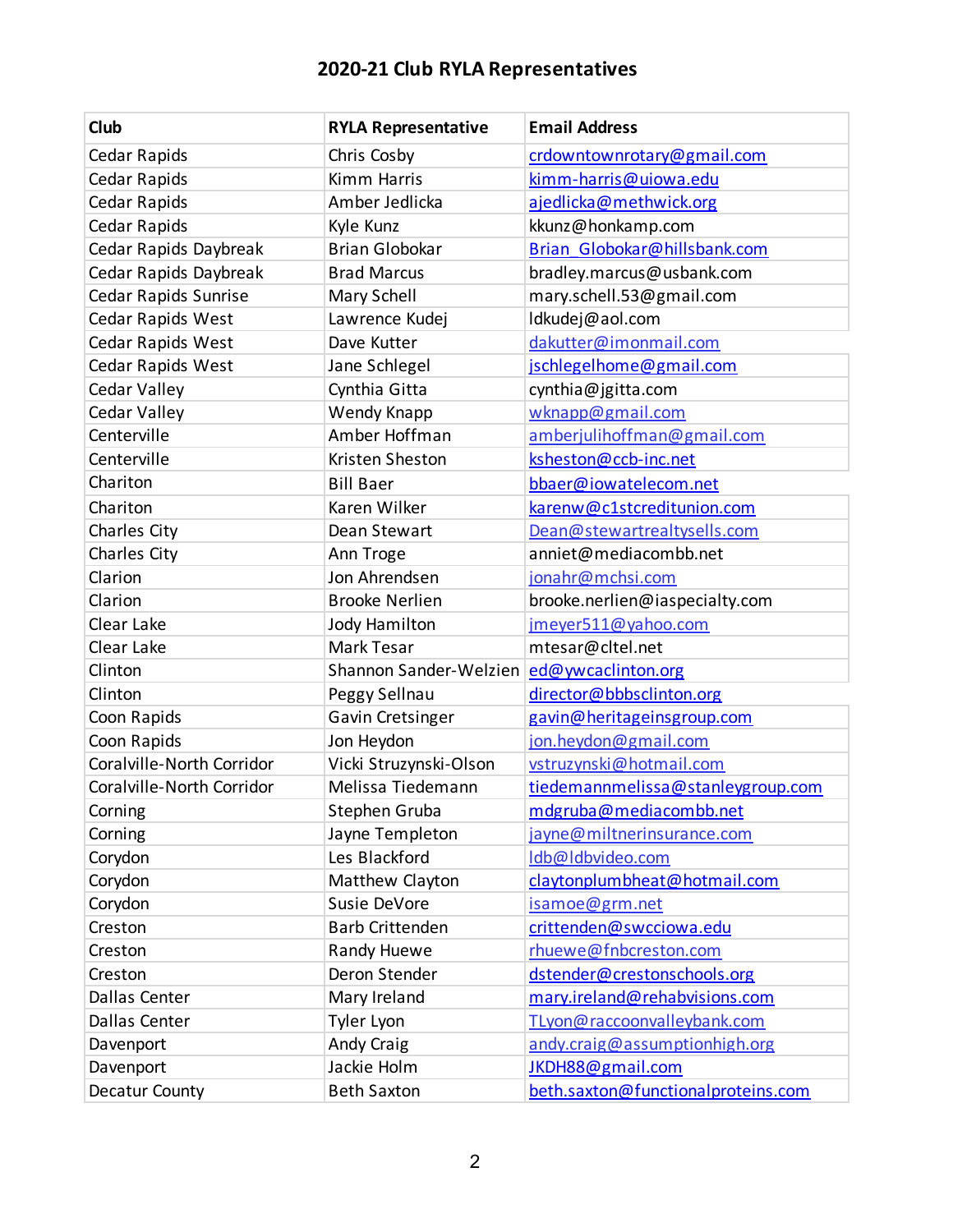| Club                      | <b>RYLA Representative</b> | <b>Email Address</b>                  |
|---------------------------|----------------------------|---------------------------------------|
| Decatur County            | Jeanne Vogel               | jmv04241@hotmail.com                  |
| Decorah                   | Kurt DeVore                | kurt.devore@decorah.k12.ia.us         |
| Denison                   | George Blazek              | george.blazek@denisonialaw.com        |
| Des Moines                | Josh Braby                 | brabyj@neumannbros.com                |
| Des Moines                | Kitte Morehouse            | info@rotaryclubofdesmoines.org        |
| Des Moines                | Douglas Saltsgaver         | doug@ergcorp.com                      |
| Des Moines AM             | Matt Coen                  | mcoen@rdgusa.com                      |
| Des Moines AM             | Michael Dayton             | midayton@nyemaster.com                |
| Des Moines AM             | <b>Beverly McLinden</b>    | bevmclinden.dmamrotary@yahoo.com      |
| Dubuque                   | <b>Timothy Breitfelder</b> | timothy.breitfelder@ampf.com          |
| Dubuque                   | <b>Steve Geisz</b>         | sgeisz@grandharborresort.com          |
| Eagle Grove               | Dean Rick                  | rsImrfixit@gmail.com                  |
| East Polk County          | Eric Borseth               | eric@borsethlawoffice.com             |
| East Polk County          | Ned Looney                 | caringhands.ned@gmail.com             |
| Eldora                    | Adam Zellmer               | azellmer@southhardin.org              |
| Ely                       | Noreen Bush                | nfcbush@gmail.com                     |
| Ely                       | Aaron Henderson            | aiaaron@hotmail.com                   |
| Emmetsburg                | Clem Currans               | ccurrans@e-irish.org                  |
| Estherville               | Nancy Anderson             | nancy.anderson28@mediacombb.net       |
| Fairfield                 | <b>Beth Alongo</b>         | alonso beth@yahoo.com                 |
| Fairfield                 | John Loin                  | wjoloin@gmail.com                     |
| <b>Forest City</b>        | <b>Bob Alsop</b>           | alsopb@waldorf.edu                    |
| <b>Forest City</b>        | Ray Beebe                  | raymondmbeebe@yahoo.com               |
| <b>Forest City</b>        | <b>Linsey Current</b>      | lcurrent@hoganhansen.com              |
| <b>Forest City</b>        | Rachel Harms               | rachel.harms@waldorf.edu              |
| <b>Forest City</b>        | <b>Bruce Mielke</b>        | bmielke@forestcityymca.org            |
| Fort Dodge                | Cameron Nelson             | cameron@shimkat.com                   |
| Fort Dodge Daybreak       | <b>Maureen Powers</b>      | powersphotography@frontiernet.net     |
| Fort Dodge Daybreak       | <b>Troy Martens</b>        | Troy. Martens@unitypoint.org          |
| Fort Madison              | <b>Heather Huebner</b>     | Heather.Huebner@scouting.org          |
| Fort Madison              | <b>Cindy Roberts</b>       | cmsniderroberts@gmail.com             |
| Fort Madison              | Ryan Wilson                | ryan.wilson@fortmadisony.org          |
| Garner                    | Mike Bahnsen               | mbahnsen@clearlakebank.com            |
| Garner                    | Chad Lunning               | clunning@clearlakebank.com            |
| <b>Greater Des Moines</b> | Mia Nelson                 | mia.c.nelson15@gmail.com              |
| Grinnell                  | Heriberto Hernandez        | hernandh@grinnell.edu                 |
| Grinnell                  | <b>Brent Nickel</b>        | brent@bnickel.com                     |
| Guttenberg                | <b>Tim Ahlers</b>          | timothy.ahlers@GuttenbergHospital.org |
| Guttenberg                | Jean Green                 | greenins@alpinecom.net                |
| Hampton                   | <b>Becky Bradburn</b>      | bbradburn@franklinrec.coop            |
| Hampton                   | Kim Price                  | pricek@mercyhealth.com                |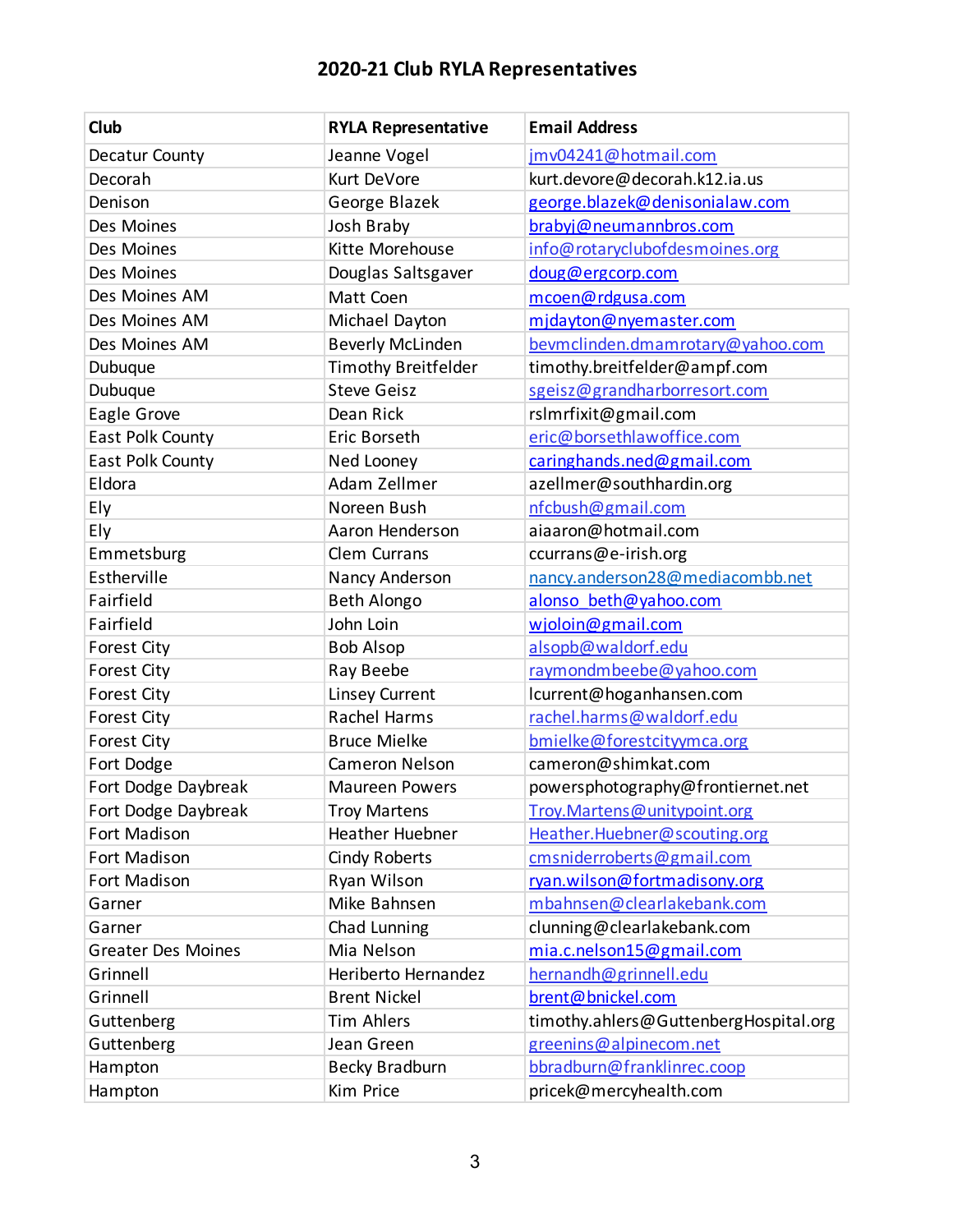| Club               | <b>RYLA Representative</b> | <b>Email Address</b>          |
|--------------------|----------------------------|-------------------------------|
| Humboldt           | Cheryl Rhead               | csrhead@hotmail.com           |
| Independence       | <b>Tricia Beatty</b>       | tricia.beatty@bankiowa.com    |
| Independence       | Jaci Hamlett               | jacimh@veridiancu.org         |
| Indianola          | Ron Heideman               | Heidemanron@gmail.com         |
| Indianola          | Seth Lampman               | sdlampman1985@gmail.com       |
| Iowa City          | Linda Farkas               | linda.farkas@me.com           |
| Iowa City          | Tita Coffman               | graciela-coffman@uiowa.edu    |
| Iowa City          | <b>Tracy Hightshoe</b>     | tracy-hightshoe@iowa-city.org |
| Iowa City          | Aaron Schaefer             | aaronschaefer.ic@gmail.com    |
| Iowa City          | <b>Barbara Thomas</b>      | barbara-thomas-2@uiowa.edu    |
| Iowa City          | Heather Croskrey           | hcroskrey@rmhc-eiwi.org       |
| Iowa City AM       | Amy Nicholson              | amysn.79@gmail.com            |
| Iowa City AM       | Nancy Pacha                | npacha@aol.com                |
| Iowa City Downtown | John Grier                 | john-grier@iowa-city.org      |
| Iowa City Downtown | Mark Ruggeberg             | Mark@brownstreetinn.com       |
| Iowa Falls         | Janet Lambertsen           | travel5031@msn.com            |
| Iowa Falls         | Don Ruhde                  | druhde@netins.net             |
| Iowa Great Lakes   | Mary Skopec                | mary-skopec@uiowa.edu         |
| Iowa Great Lakes   | Rob Waterhouse             | h2ocasa@mediacombb.net        |
| Iowa Quad Cities   | Dave Borcherding           | daborch@mchsi.com             |
| Iowa Quad Cities   | Mark Collier               | mark@toddsmudjacking.com      |
| Jefferson          | Susan Laehn                | nslaehn@gmail.com             |
| Jefferson          | Jonathan Law               | jonlaw@netins.net             |
| Johnston           | Wayne Johnson              | wejohnson4740@gmail.com       |
| Johnston           | Al Meyer                   | meyera59@yahoo.com            |
| Kalona             | Katie Miller               | Katie miller@hillsbank.com    |
| Kalona             | Meg Nagel                  | megalopolis169@hotmail.com    |
| Keokuk             | Lori Conn                  | loric672@gmail.com            |
| Keokuk             | Joyce Taylor               | jetaylor650@gmail.com         |
| Keosauqua          | Pam Ewell                  | pam.ewell@van-burencsd.org    |
| Keosauqua          | Joe Finney                 | finneyjd@netins.net           |
| Keosauqua          | Kara McEntee               | kara.mcentee@vbch.org         |
| Keosaugua          | Sam Polonsky               | polonsky@netins.net           |
| Knoxville          | Pennie Sommar              | pasommar22@gmail.com          |
| Knoxville          | T. Waldmann-Williams       | tww1968@hotmail.com           |
| Lenox              | Tim Maxa                   | lenoxupchurch@frontiernet.net |
| Lenox              | Alan Ritchie               | ritchiefh@gmail.com           |
| Linn County        | Kristi Dimke               | kdimke@gmail.com              |
| Manchester         | John Dolan                 | john.dolan89@gmail.com        |
| Manchester         | <b>Emily Peyton</b>        | emily@coloffmedia.com         |
| Manchester         | Doris Sherman              | doris@journeyofmemories.com   |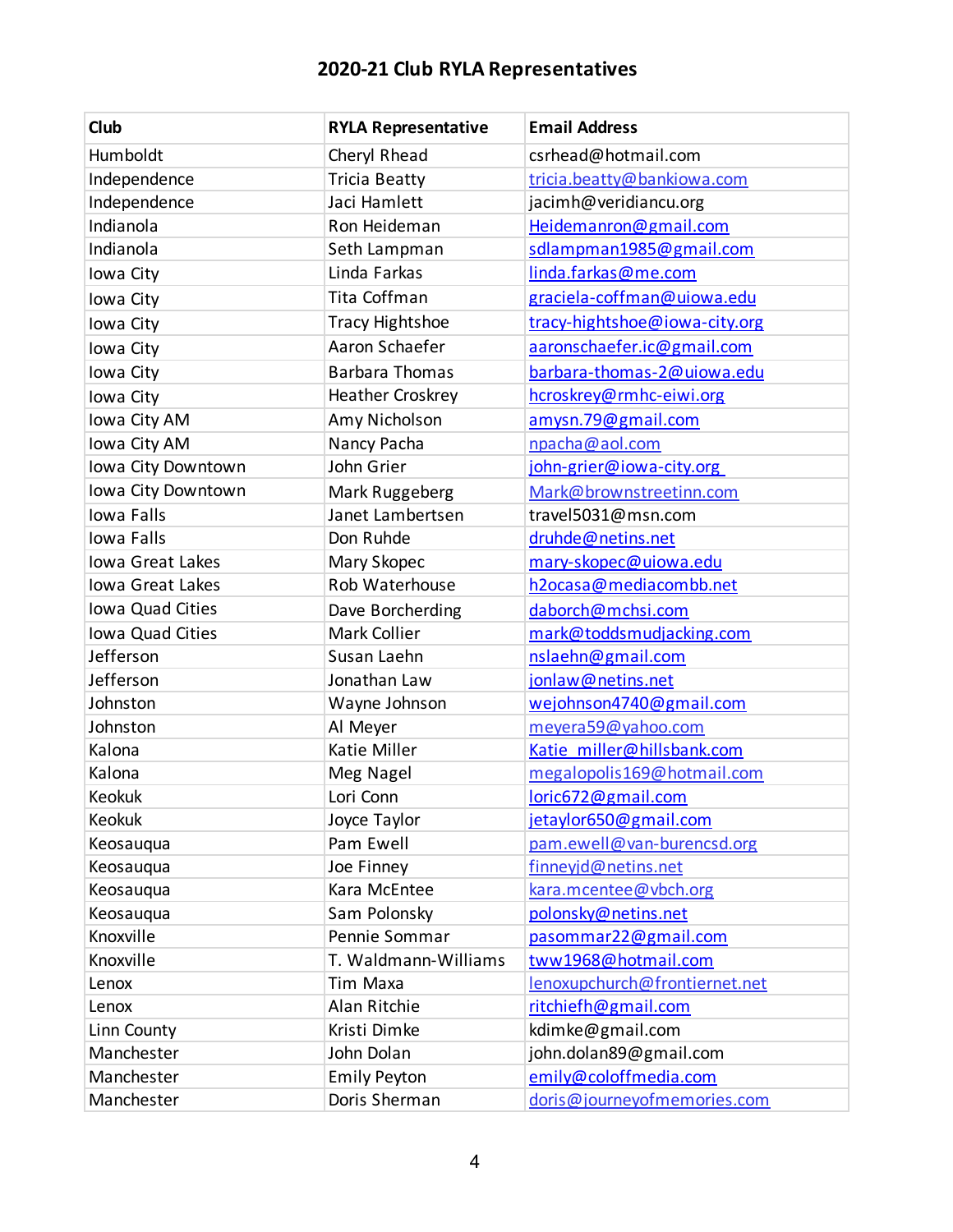| Club                          | <b>RYLA Representative</b> | <b>Email Address</b>               |
|-------------------------------|----------------------------|------------------------------------|
| Manning                       | <b>Kara Havick</b>         | khavick@manningins.net             |
| Manning                       | <b>Todd Stadtlander</b>    | tstadtlander@manningins.net        |
| Manning                       | <b>Bradley Vollstedt</b>   | brad.vollstedt@homemutualins.com   |
| Maquoketa                     | Jacob Bellings             | jbellings@dutrac.org               |
| Maquoketa                     | <b>Scott Warren</b>        | swarren@maqymca.org                |
| Marengo                       | <b>Susan Davis</b>         | SDavisod@Southslope.net            |
| Marengo                       | Debra Maas                 | deb.nwetf@gmail.com                |
| Marion-East Cedar Rapids      | Kesha Billings             | keshabillings@gmail.com            |
| Marion-East Cedar Rapids      | Jeff Selfridge             | jeff.selfridge@carpetlandusa.net   |
| Marshalltown                  | Mary Giese                 | mcgiese@mchsi.com                  |
| Marshalltown                  | Jacque Wyant               | jwyant@marshalltown.k12.ia.us      |
| Mason City Noon               | Adam Fichter               | adam.fichter@fcsamerica.com        |
| Mason City Noon               | Kay Rathmann               | sniffles1962@gmail.com             |
| Mason City-River City Sunrise | Alyse Hesley               | alyse.hesley@thrivent.com          |
| Mason City-River City Sunrise | Les Sultun                 | Iseltun@controlprt.com             |
| Metro North Cedar Rapids      | Spencer Goettsch           | sgoettsch@fmbank.biz               |
| Metro North Cedar Rapids      | Nate Vriezelaar            | nvriezelaar@kerndtbrothers.com     |
| Monticello                    | Tina McDonough             | tmcdonough@citizensstateonline.com |
| Monticello                    | Mary Pratt                 | flowerladylaw@gmail.com            |
| Mount Pleasant                | Calvin Litwiller           | crlitwiller@yahoo.com              |
| <b>Mount Pleasant Noon</b>    | Jennifer Crull             | jcrull1971@gmail.com               |
| <b>Mount Pleasant Noon</b>    | Calvin Litwiller           | crlitwiller@yahoo.com              |
| Muscatine                     | <b>Rick Gosney</b>         | rick.gosney@cbibt.com              |
| Muscatine                     | Catherine Hahn             | cathlhahn@yahoo.com                |
| Nevada                        | Kris Dugger                | kdugger@mcfarlandclinic.com        |
| Nevada                        | Dick Pringnitz             | DickP@hertz.ag                     |
| New Hampton                   | Mike Babcock               | babcock@iowatelecom.net            |
| New Hampton                   | Kristine Markham           | rkmarkham@mchsi.com                |
| New Hampton                   | Erin McGee                 | emcgee@luanasavingsbank.com        |
| Newton                        | Lonnie Portner             | lonnie.portner.p4jn@statefarm.com  |
| Newton                        | Margot Voshell             | mvoshell@wesleylife.org            |
| North Scott                   | <b>Bradley Burt</b>        | drbradley@burtclinic.com           |
| North Scott                   | Deb Peterson               | dennis.peterson1@gmail.com         |
| <b>North Scott</b>            | Jan Touney                 | jtouney@gmail.com                  |
| Northwest Des Moines          | William Corwin             | wdcorwin@gmail.com                 |
| Northwest Des Moines          | <b>Mark McAndrews</b>      | markmcandrews@msn.com              |
| Norwalk                       | <b>Russell Smith</b>       | rsmith@buildwithball.com           |
| Oelwein                       | Jon King                   | jking@bankfidelity.com             |
| Oelwein                       | Dylan Mulfinger            | dylanmulfinger@gmail.com           |
| Osage                         | <b>Shannon Paulus</b>      | shannon.paulus8424@gmail.com       |
| Osceola                       | Rev Dr Al Adams            | rev.aladams@gmail.com              |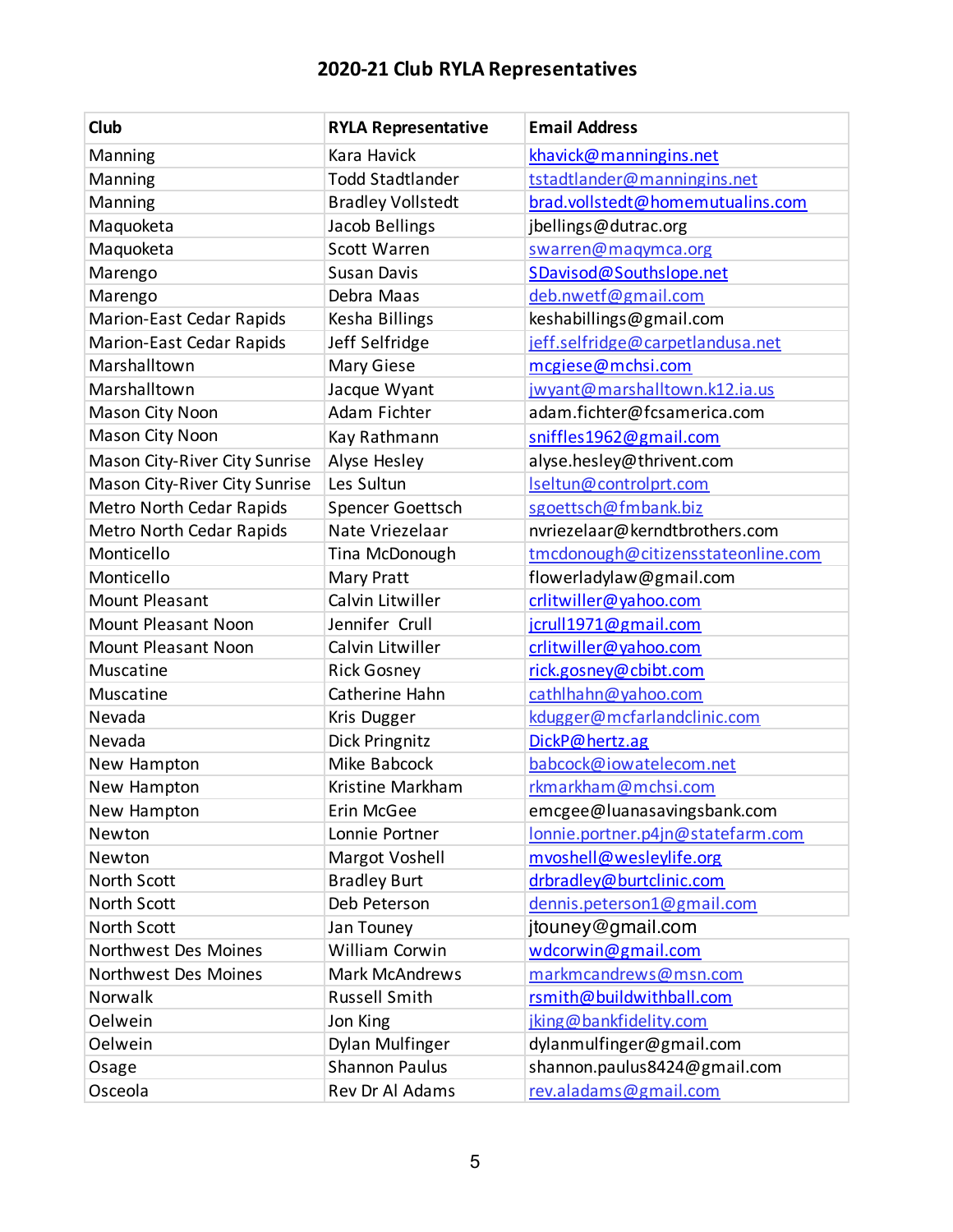| Club                | <b>RYLA Representative</b>   | <b>Email Address</b>                |
|---------------------|------------------------------|-------------------------------------|
| Osceola             | <b>Steve Gilbert</b>         | Gilby <sub>2@grm.net</sub>          |
| Oskaloosa           | James Feudner                | jfeudner@bankiowa.bank              |
| Oskaloosa           | Ann Frost                    | afrost@mahaskahealth.org            |
| Oskaloosa           | Jennifer Main                | jennifer.main@edwardjones.com       |
| Ottumwa             | <b>Bonnie Campbell</b>       | bonnielynn.campbell@gmail.com       |
| Ottumwa             | <b>Steve Miller</b>          | steven0sm@yahoo.com                 |
| Ottumwa             | Peggy Umlauf                 | peggyu@c1stcreditunion.com          |
| Parkersburg         | Daniel Smith                 | parkersburgrotaryclub@gmail.com     |
| Pella               | Lowell Ernst                 | lowell.ernst@pella.k12.ia.us        |
| Pella               | Barry Westerkamp             | barry.anytime@gmail.com             |
| Perry               | Dirk Cavanaugh               | dirkcavanaugh@aol.com               |
| Perry               | Anne Horgen                  | anne.horgen@perry.k12.ia.us         |
| Perry               | Don Ruggle                   | stmartinsepiscopalchurch@yahoo.com  |
| Pocahontas          | <b>Gregory Fritz</b>         | gfritz123@windstream.net            |
| Pocahontas          | Dianne Stegge                | dlstegge@ncn.net                    |
| Rockwell City       | Jo Grodahl                   | agents@mediacombb.net               |
| Rockwell City       | Tina Meth Farrington         | tmfarrin@iowatelecom.net            |
| Rockwell City       | Peggy Stoolman               | pstoolman@gmail.com                 |
| Spencer             | <b>Kristy Busse</b>          | kjbusse@hotmail.com                 |
| Spencer             | Seth McCaulley               | smccaulley@ecommunitybank.org       |
| Spencer             | Nancy Naeve                  | nancy.mainstreet@smunet.net         |
| Spencer             | Elli Wiemers                 | elli.wiemers@gmail.com              |
| Storm Lake          | Jennifer Hecht               | jenniferlhecht@gmail.com            |
| Storm Lake          | Matthew Phillips             | phillipsm@stifel.com                |
| Tipton              | <b>Bruce Cary</b>            | bwcary72@gmail.com                  |
| Tipton              | Laura Twing                  | lltwing@aol.com                     |
| Washington          | Sue Basten                   | sbasten@washsb.com                  |
| Washington          | Paul Horak                   | paul@horakinsurance.com             |
| Waterloo            | Annie Vander Werff           | annie@theregenerateprocess.com      |
| Waterloo            | <b>Waterloo Rotary Email</b> | waterloorotary@waterloorotary.com   |
| Waukee              | Ryan Gau                     | ryan.gau@gmail.com                  |
| Waukee              | Mark Haddinger               | Mark.Haddinger@scouting.org         |
| Waverly             | Andrew Kahler                | andrew.kahler@gmail.com             |
| Waverly             | William Hamm                 | williamehamm@hotmail.com            |
| Webster City        | Mark Dohms                   | mdoep@wmtel.net                     |
| <b>Webster City</b> | Mona Everson                 | m.everson@lifeandhealthcare.com     |
| <b>Webster City</b> | Kyle Heffernan               | heffernan.kyle@gmail.com            |
| Wellman             | <b>Bob Freeman</b>           | bobfreeman@netins.net               |
| Wellman             | Edye Freeman                 | efreeman@mphawks.org                |
| Wellman             | Kelly Litwiller              | cityadministrator@cityofwellman.com |
| Wellman             | Jay Strictland               | jstrickland@mphawks.org             |